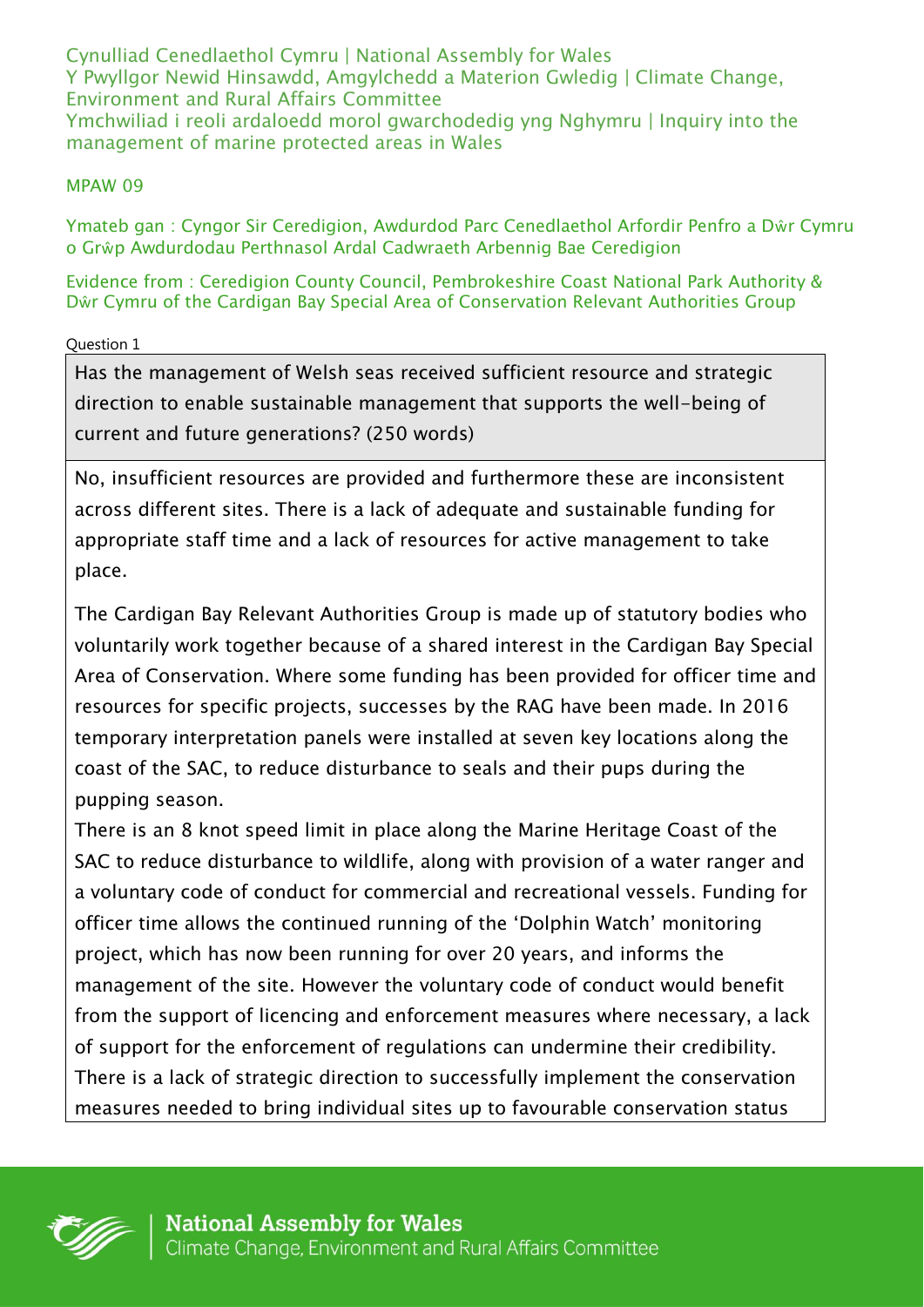level for all habitat and species features of the site.

However where sites are supported by strong strategic direction and are adequately funded marine biodiversity can be protected from anthropogenic impacts, for example, the Skomer Marine Conservation Zone, where strict management provides appropriate protection through specific fishery byelaws, prohibiting the use of mobile fishing gear (dredges and beam trawls) and the taking of certain scallop species by any means. The site also benefits from an extensive research and monitoring programme.

## Question 2

How should Area Statements, to be developed by Natural Resources Wales, cover Welsh seas? (For example should the sea adjoining each welsh Local Authority be included in its Area Statement, or should the marine environment be considered separately in one or more marine Area Statements?) (250 words)

As marine plan boundaries extend up to the level of the mean high water spring tides mark, there will be an overlap with terrestrial plans which generally extend to the mean low water springs mark. Area Statements need to be overlapping with the management of MPAs. We feel that the seas should not be included in each Local Authorities Area Statement, splitting up the marine environment on a county-administrative basis would not be best practice ecologically, and we would anticipate that it would lead to inconsistency and to difficulties in implementation.

The Area Statements will need to recognise that nutrient inputs from land management and discharges can impact on the marine environment.

Area Statements will also need to work alongside the River Basin Management Plans developed by NRW to comply with the Water Framework Directive.

Question 3

How well are Wales' MPAs currently being managed?

(This can include aspects such as the condition of sites, staffing to deliver management, surveillance and enforcement activities and the data on the extent of activities taking place in MPAs) (250 words)

A key issue, along with lack of adequate funding for staffing, is a lack of feature condition assessment to inform management. Therefore where management measures are in place, there is no assessment of their success. We recognise that monitoring in the marine environment presents specific challenges, and we are aware that Natural Resources Wales would like to do much more to monitor and to protect these sites, but

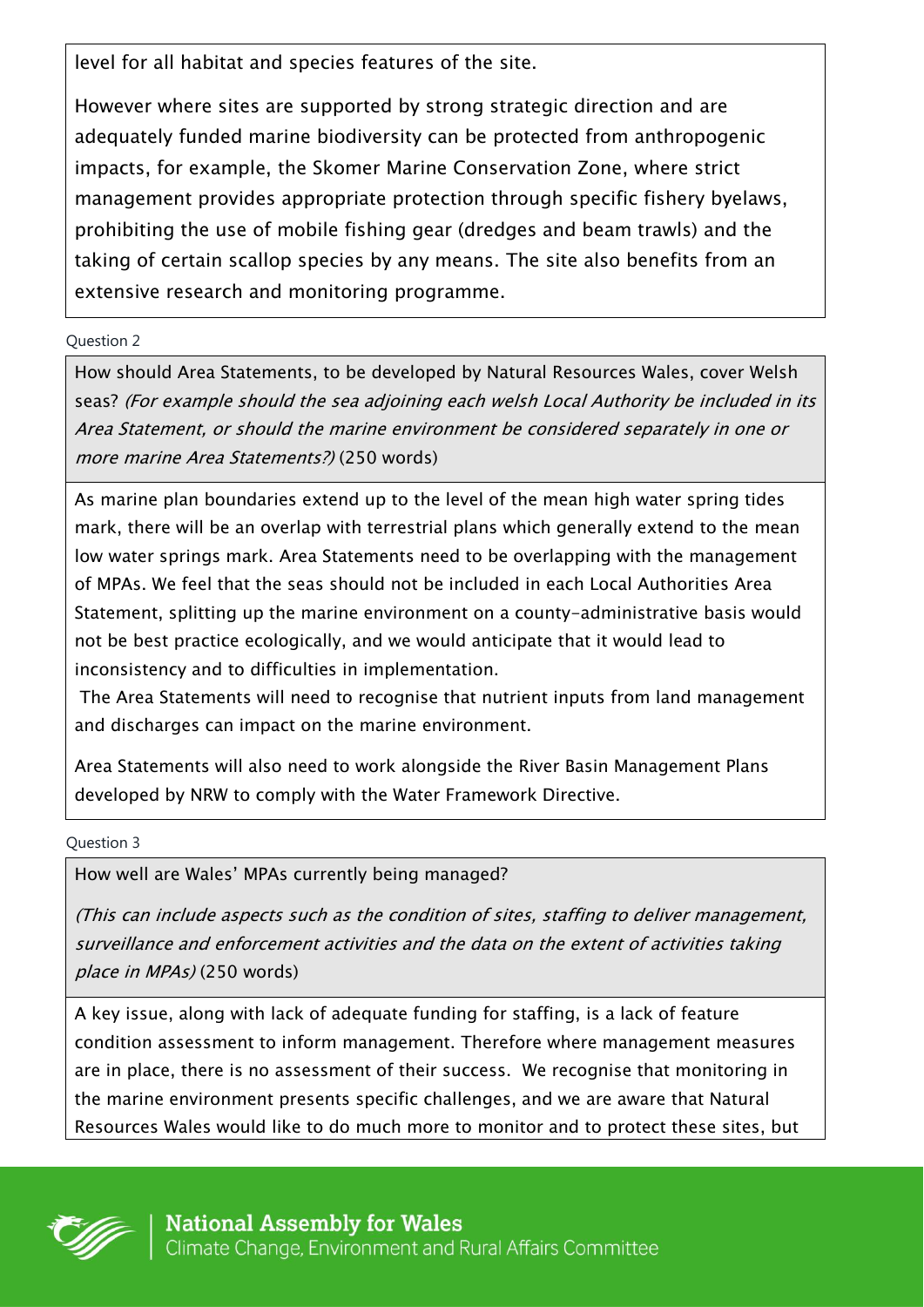its resources are under continuing, and ever increasing, pressure. However it in unacceptable that so little monitoring and surveillance is currently being undertaken. Without extensive research and monitoring along with the provision of adequately staffed and resourced sites effective management is challenging.

The RAGs have been effective in working to identify the pressures and threats on the sites features, but they need to be adequately resourced and supported with statutory enforcement to provide the necessary measures to manage MPA's effectively.

Question 4

What are the key issues affecting the effective management of multi-use MPAs? (250 words)

Marine Protected Areas are designated because of the special and high conservation value of the species and habitats that they contain. Therefore anthropogenic activities that compromise or degrade the status of these species may need to be restricted or prevented completely, in specific sensitive and high conservation value areas. There is continued conflict influencing the effective management of the site between the conservation of habitats and species and economic exploitation of resources in Marine Protected Areas.

Where monitoring demonstrates that activities present a threat to features, a willingness to implement meaningful measures to address the threats and so provide an appropriate level of protection is needed. Welsh Government should be confident to defend a decision to protect marine biodiversity and support the wellbeing of future generations, rather than favouring short term immediate economic gains which degrade sites and their features, benefit a limited number of individuals and often have no benefit to local communities; for example, the decision to open up previously closed areas to scallop dredging in the Cardigan Bay SAC.

There are currently no Highly Protected Marine Sites or No Take Zones in Wales that can be used for comparison with multi use areas to assess the benefits for site features.

Question 5

Do existing Welsh MPAs currently provide the right protection for the conservation of Welsh marine biodiversity? (250 words)

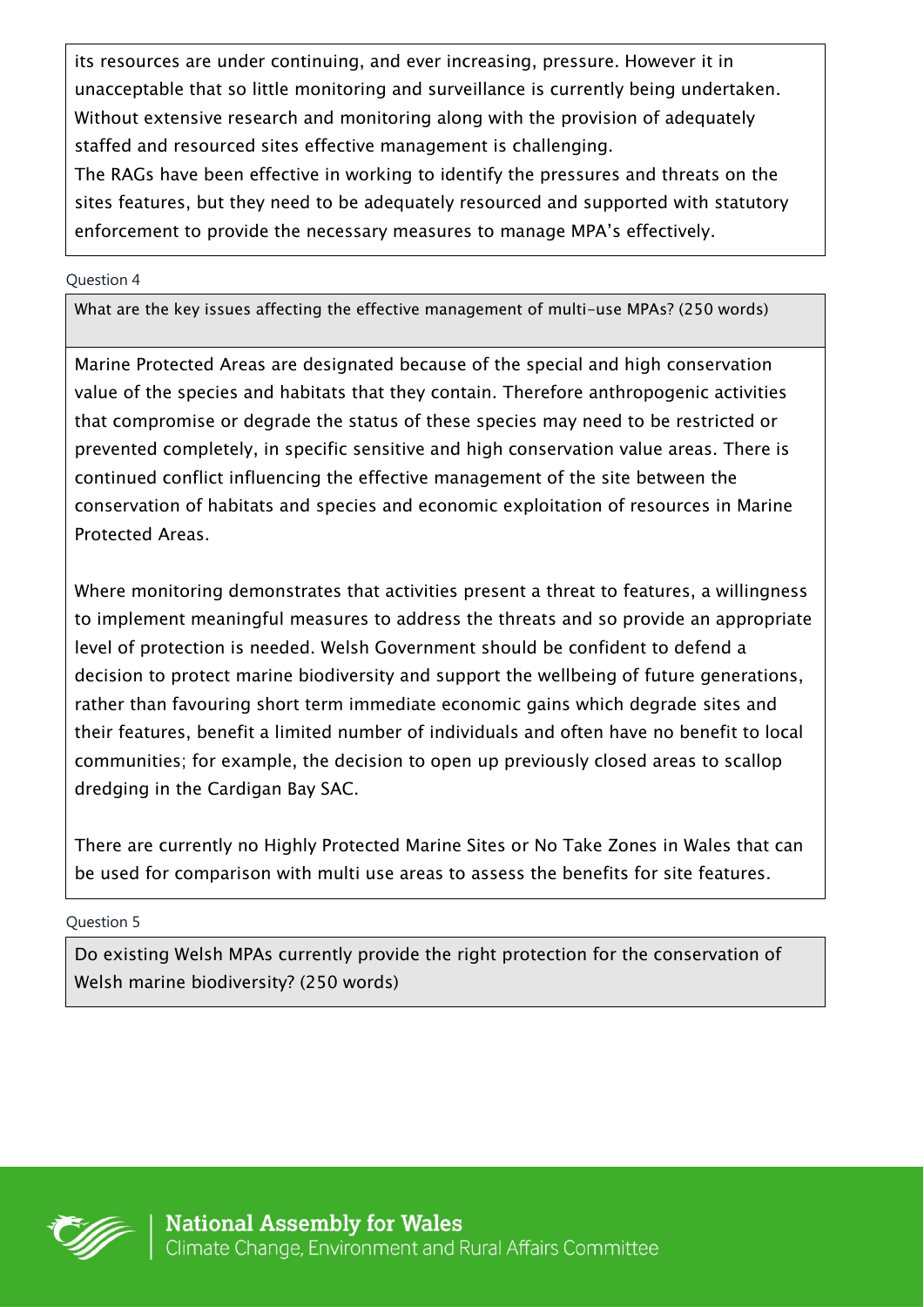No, we recognise that a significant proportion of Welsh seas are designated for their conservation value, and we welcome the recent designations for harbour porpoise and sea birds; however designation of an MPA does not ensure protection of its habitats and species. Anthropogenic activities such as fishing, ghost fishing, marine litter, and disturbance are not currently adequately addressed.

MPAs in Welsh waters are multi use sites, with limited restrictions on anthropogenic activities that degrade the features of the site.

To provide the right protection for Welsh marine biodiversity the above issues need to be appropriately addressed. For example more could be done to provide waste disposal facilities at ports to encourage the landing of derelict fishing gear. The removal of waste disposal fees and adequate provision of disposal facilities at port would work towards reducing the level of gear currently 'cut away' and facilitate the active removal of derelict gear from the marine environment.

There is currently no statutory regulation of commercial wildlife trip boat operators in Marine Protected Areas. The number of vessels operating in these areas and the duration of encounter time with each group of animals needs to be addressed. Proper management of these activities requires a national licencing system to manage carrying capacity and reduce sustained disturbance impacts on protected species features such as bottlenose dolphins. Proper management, through a robustly enforced licencing system, would protect both the dolphins and look after the social and economic well-being of future generations.

Although there are benefits from taking a voluntary approach to management measures such as engaging the good will of water users to follow a code of conduct, there is currently no clear direction through statutory measures. In some areas voluntary codes are not enough to deal with the current pressure on bottlenose dolphins key breeding and feeding areas e.g. New Quay harbour area and reef.

Question 6

What lessons can be learnt from current MPA management activity in Wales (including designation, implementation and enforcement)? (250 words)

Designation of a Marine Protected Area does not ensure the adequate protection of the habitats and species for which the area was designated. Without sufficient funding for appropriate staffing levels and resources, and in the absence of a joined up approach with informed thinking based on extensive research and monitoring, these sites are in danger of becoming 'paper parks' failing to protect the marine biodiversity for which they were established and preventing their conservation value being retained for the benefit of future generations.

The absence of 'no take zones' or other areas where anthropogenic activity is restricted,

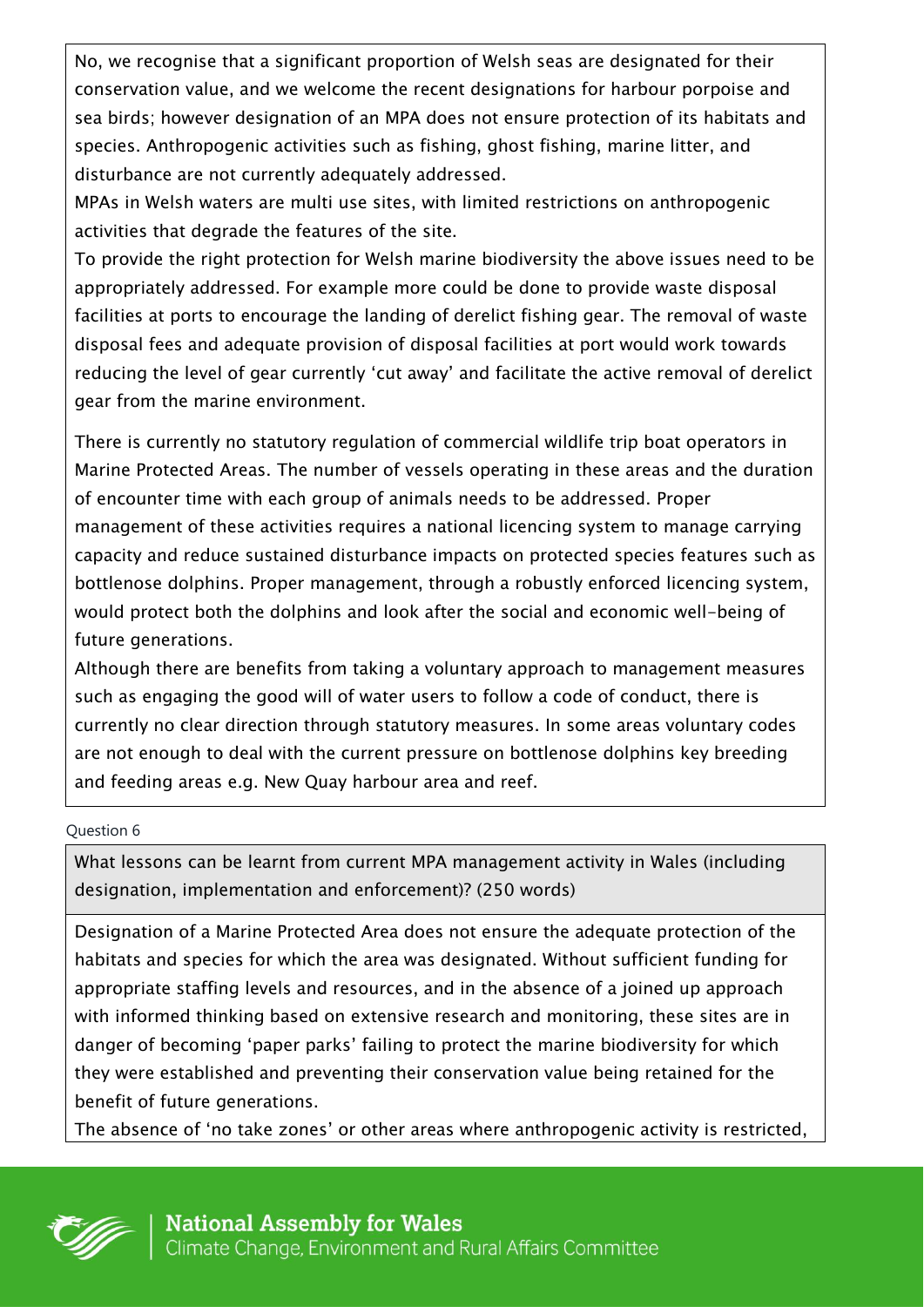prevents comparisons with multi use areas to assess the impacts to marine biodiversity and the benefits of the provision of fully protected marine areas.

Question 7

Are there MPA examples or practices elsewhere that Wales can learn from? (250 words)

In the Lundy Marine Conservation Zone strict management provides appropriate protection through measures removing anthropogenic impacts, including the establishment of a 'no take zone' allowing full recovery and protection of the habitats and associated species.

This then has a cascade effect, providing benefits for the local economy through both eco-tourism value and a higher level of recruitment of fish and shellfish species into areas outside of the site which are open to fishing; providing economic benefits to local fishermen and improving local fish stocks for future generations.

In Lamlash Bay, on the Isle of Arran, the Scottish Government designated Scotland's first 'no take zone' in 2008. A one square mile area at the north end of Lamlash Bay set up to protect Maerl beds and to promote natural regeneration of all marine life.

Surveys demonstrated that after five years, the seabed was 40 per cent more complex and healthier than the area outside the 'no take zone'. There are higher densities of scallops, crabs and lobsters, both older and larger, being recorded and increased numbers of juvenile cod and haddock.

The 'no take zone' has benefited the local economy by attracting visitors and divers to Arran. As the area continues to recover, commercial fishermen will gain with bigger and better catches in the neighbouring overspill areas.

The Isle of Man currently has six Marine Protected Areas. Five are designated as Fisheries Closed or Restricted Areas, primarily for the enhancement of the scallop stocks. The sixth is a Marine Nature Reserve, designated for conservation and also for fisheries management. The longest running of the Fisheries Closed Areas is the Port Erin Closed Area, which was established in 1989 and is recognised worldwide for its success. Manx fishermen have seen the benefits of closing patches of sea bed to dredging and have since requested other areas also be closed or restricted.

In late 2011, Ramsey Bay and the Ballacash Channel were designated as the Isle of Man's first Marine Nature Reserve as it has three habitats considered as priorities for conservation; horse mussel reefs, maerl beds and eelgrass meadows. They are also areas that are very important for juvenile species of fish and support hundreds of other animal species. By protecting these areas as a Marine Nature Reserve, the habitats and species will be allowed to recover from any damage that has been done and to thrive into the

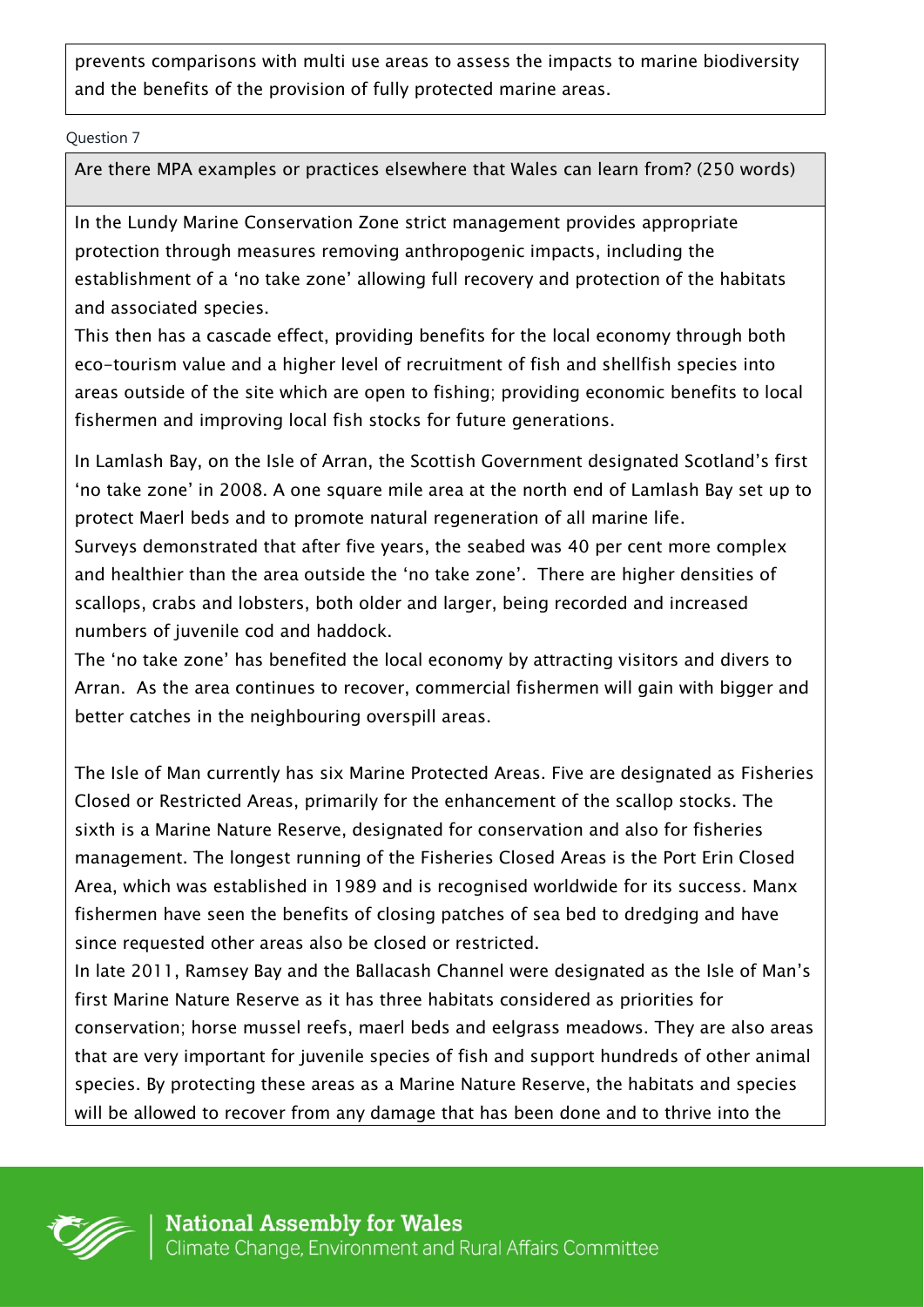future.

The world's largest coral reef ecosystem, The Great Barrier Reef, is facing multiple, growing threats from man-made and natural disturbances. Through the use of zoning, areas are provided for specific activities, and some areas are protected so that all human activity is prohibited. Researchers at the Australian Institute of Marine Science have shown that the reefs inside the protected reserves are better able to resist, and recover from, these disturbances.

The research team examined 20 years of data from 20 reefs inside no-take zones and 26 reefs that are open to fishing and other extractive activities on the GBR. They found that reef communities, such as fish and corals, in fully protected zones were less impacted by disturbance and recovered faster than outside no-take zones. (From the paper "Marine protected areas increase resilience among coral reef communities" by Camille Mellin, Aaron MacNeil, Alistair Cheal, Michael Emslie and Julian Caley [http://onlinelibrary.wiley.com/resolve/doi?DOI=10.1111/ele.12598\)](http://onlinelibrary.wiley.com/resolve/doi?DOI=10.1111/ele.12598)

Research from fully protected marine areas in the UK and around the world demonstrates the benefits of well managed marine reserves; such areas need to be widely implemented and supported to maintain the integrity of our seas.

Question 8

The majority of Wales' MPAs are designated under the EU Habitats Directive. How should the Welsh Government's approach to MPA management take account of the UK's decision to leave the European Union? (250 words)

The EU Habitats Directive - Council Directive 92/43/EEC on the conservation of natural habitats and of wild fauna and flora has been transposed into UK law through the Conservation (Natural Habitats, &c.) Regulations 1994 and updated by the Conservation of Habitats and Species Regulations 2010.

The Regulations provide for the designation and protection of 'European sites', the protection of 'European protected species', and the adaptation of planning and other controls for the protection of European Sites.

The Regulations place a duty on the Welsh Minister to propose a list of sites in Wales which are important for either habitats or species (listed in Annexes I and II of the Habitats Directive respectively) to the European Commission.

However action to protect listed marine species and designate areas for their protection appears to only taken by Government when action is taken against them by Europe for failing to act. These actions may have led directly to the closure of parts of Cardigan Bay

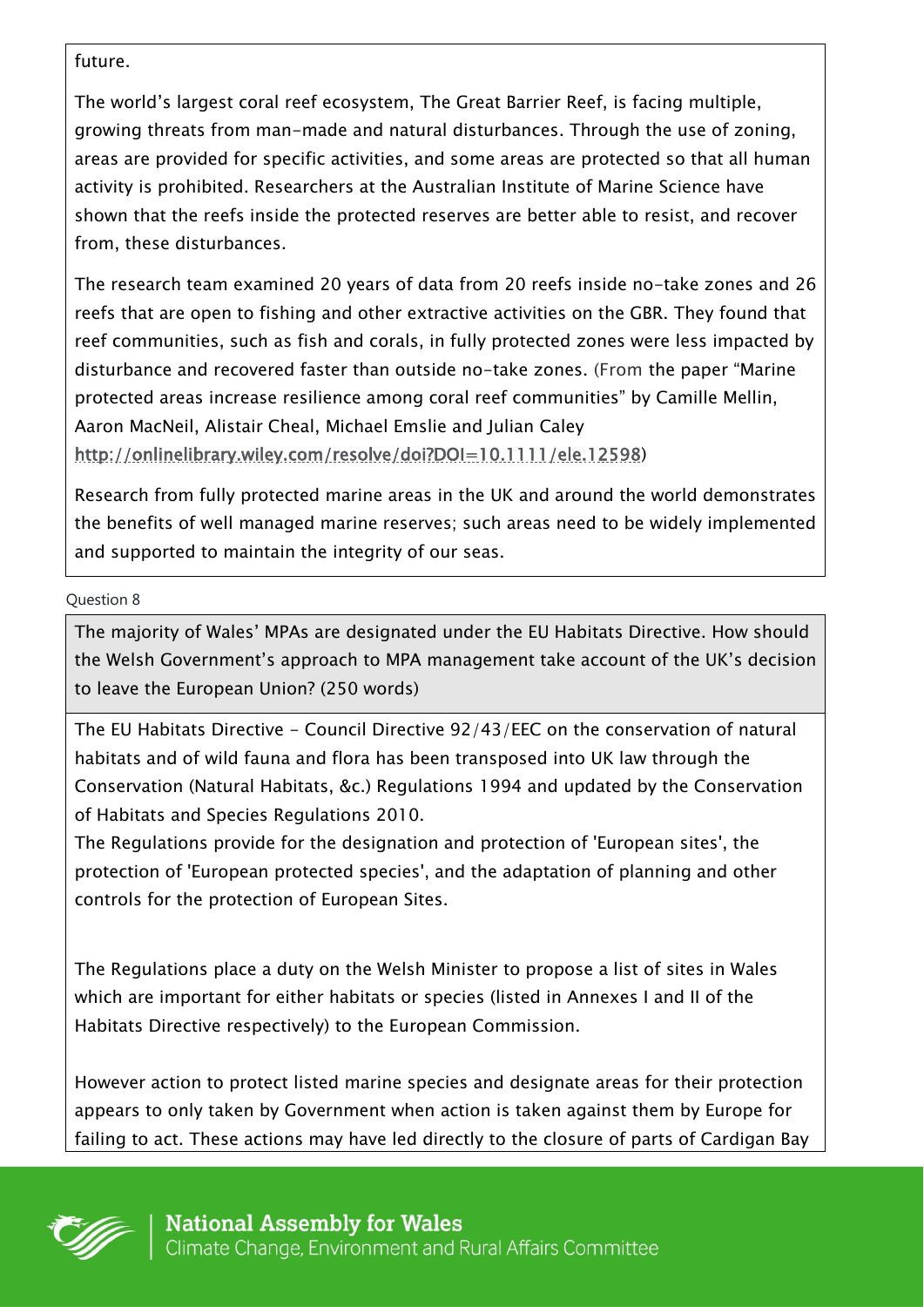to scallop fishing in 2010 as well as the recent establishment of SACs to protect harbour porpoise. The loss of recourse to EU infraction processes will close an important mechanism for reminding Government and its regulators of their international nature conservation obligations. Therefore the impact on European Sites and their protected species is of concern following the UK's decision to leave the EU. If SAC are redesignated following the UK leaving the EU, these Marine Protected Areas should be given at least the same protection and geographical area, or even should aspire to be better; with a strong recourse against damaging activities.

## Question 9

If you had to make one recommendation to the Welsh Government from all the points you have made, what would that recommendation be? (250 words)

The marine wildlife found in Welsh seas is very special; we need fully resourced and properly managed marine protected areas to allow them to recover, for both wildlife and for our own social and economic wellbeing.

We need adequate funding and resources to be made available for appropriate monitoring and management, accompanied by statutory enforcement where necessary and the established of highly protected marine areas or 'no take zones' to allow areas within MPA's to fully recover.

Question 10

Do you have any other comments or issues you wish to raise that have not been covered by the specific questions? (250 words)

The SAC Relevant Authority Groups have produced a Management Scheme for each SAC, systematically and effectively identifying the pressures and threats to site features and detailing the appropriate action to mitigate their effects. Appropriate levels of funding for staffing and resources, along with extensive monitoring and condition assessment of the features of the site, accompanied by statutory enforcement; would allow for the fully effective implementation of the Management Scheme by the RAG.

Each of the Marine Protected Areas in Welsh seas is unique and special and they are all very different.

Historically management has followed a 'bottom up' approach with high levels of engagement with local communities. The need for community involvement in MPA's cannot be stressed strongly enough. The management of MPA's is dependent on community support along with the site and local knowledge of the MPA Officer for each site.